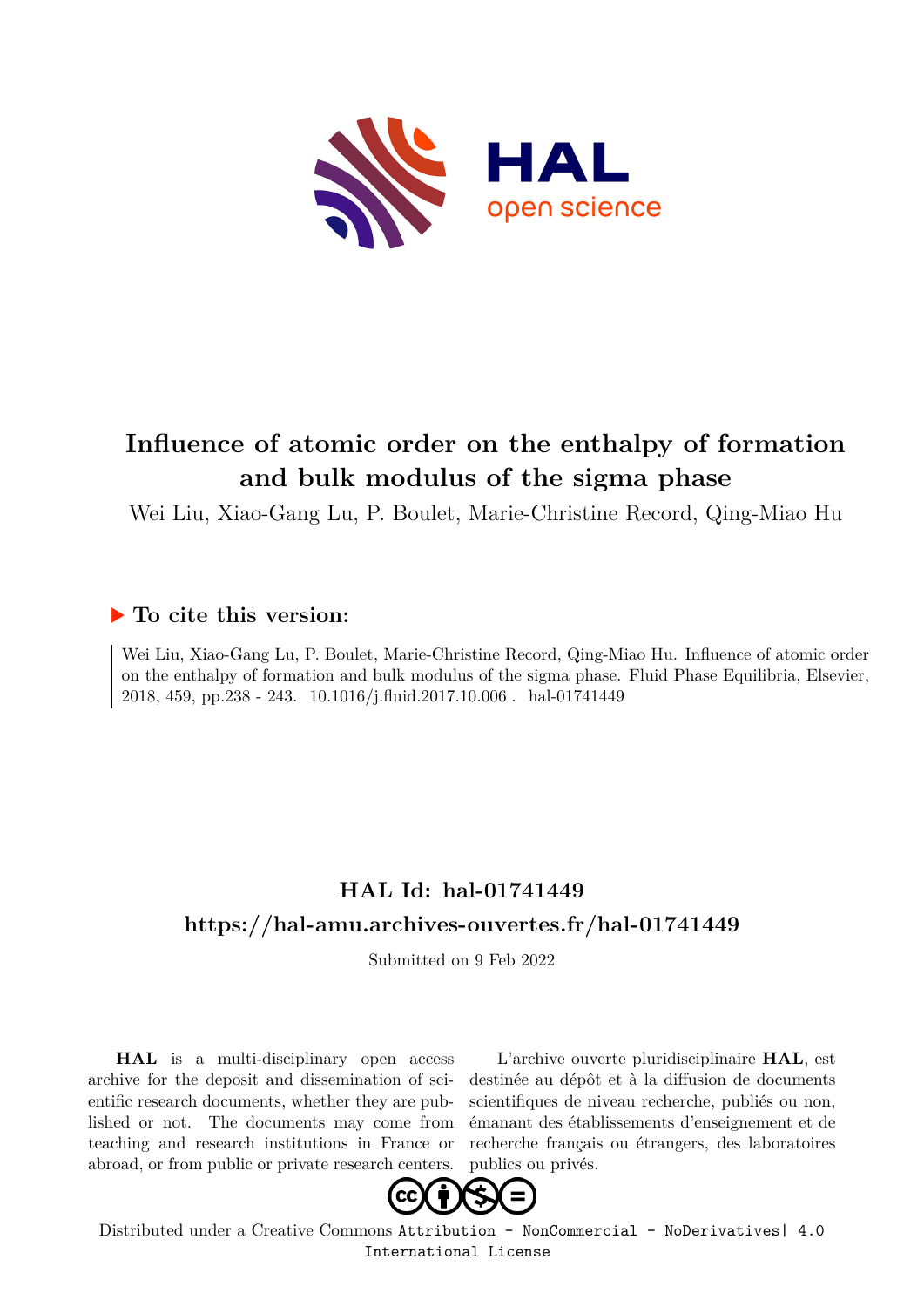### Influence of atomic order on the enthalpy of formation and bulk modulus of the sigma

phase

LIU Wei <sup>1,2</sup>, LU Xiao-Gang <sup>1,3,\*</sup>, BOULET Pascal <sup>2</sup>, RECORD Marie-Christine <sup>4,\*</sup>, HU Qing-Miao <sup>5</sup>

<sup>1</sup> School of Materials Science and Engineering, Shanghai University, 200444 Shanghai, P.R. China <sup>2</sup> Aix-Marseille Univ, CNRS, MADIREL, Marseille, France

<sup>4</sup> Aix-Marseille Univ, Université de Toulon, CNRS, IM2NP, Marseille, France

<sup>5</sup> Titanium Alloy Laboratory, Institute of Metal Research, Chinese Academy of Sciences, 72 Wenhua Road, Shenyang 110016, China

\*Corresponding author: xglu@t.shu.edu.cn (LU Xiao-Gang) and m-c.record@univ-amu.fr (RECORD Marie-Christine)

tianziben@163.com (wei.liu@etu.univ-amu.fr) (tianziben@shu.edu.cn) pascal.boulet@univ-amu.fr qmhu@imr.ac.cn

Abstract

We have calculated the enthalpy of formation and bulk modulus for 19 typical binary sigma compounds with different atomic order (i.e. atomic constituent distribution or site occupancy preference on inequivalent sites of a crystal structure) based on the experimental site occupancy as well as completely ordered and hypothetically disordered states by using the EMTO-CPA (Exact Muffin-Tin Orbitals - Coherent Potential Approximation) method. The calculation results show that at 0 K the sigma phase in ordered state bears a lower enthalpy of formation and a larger bulk modulus than the ones in less ordered state.

Key words: sigma phase, atomic order, enthalpy of formation, bulk modulus, EMTO-CPA

1. Introduction

The topologically close-packed (TCP) phases are one of the largest groups of intermetallic compounds, which are composed of metallic atoms with different atomic size. These atoms adapt each other forming a very complex crystal structure with high space utilization and high coordination number (CN). The characteristic of the structure is that it is stacked by coordination polyhedron of CN 12, 14, 15 and 16 [1]. TCP phase is common precipitation in Fe-, Ni-, Co- based superalloys and austenitic and duplex stainless steels [2–5]. The common members of TCP phases are sigma, chi, mu, laves, A15, R, P, delta and M phases [1,2]. A small amount of TCP precipitations can cause the effect of precipitation hardening and grain boundary strengthening [3,6]. However, in most cases, TCP phase is a detrimental phase in alloys. It is hard and brittle, which make alloys crack under the service conditions in tensile stress. Moreover, the TCP precipitation will lead to poor alloying elements in matrix, and thus decreases the mechanical properties and corrosion resistance of materials [2,3]. Therefore, accurate prediction and reasonable control of the precipitation of TCP phase is obviously the key to alloy design of iron-based, nickel-based, cobalt-based superalloys and stainless steels.

The sigma phase is a typical example of TCP phases, which is with large homogeneity range and designated as tetragonal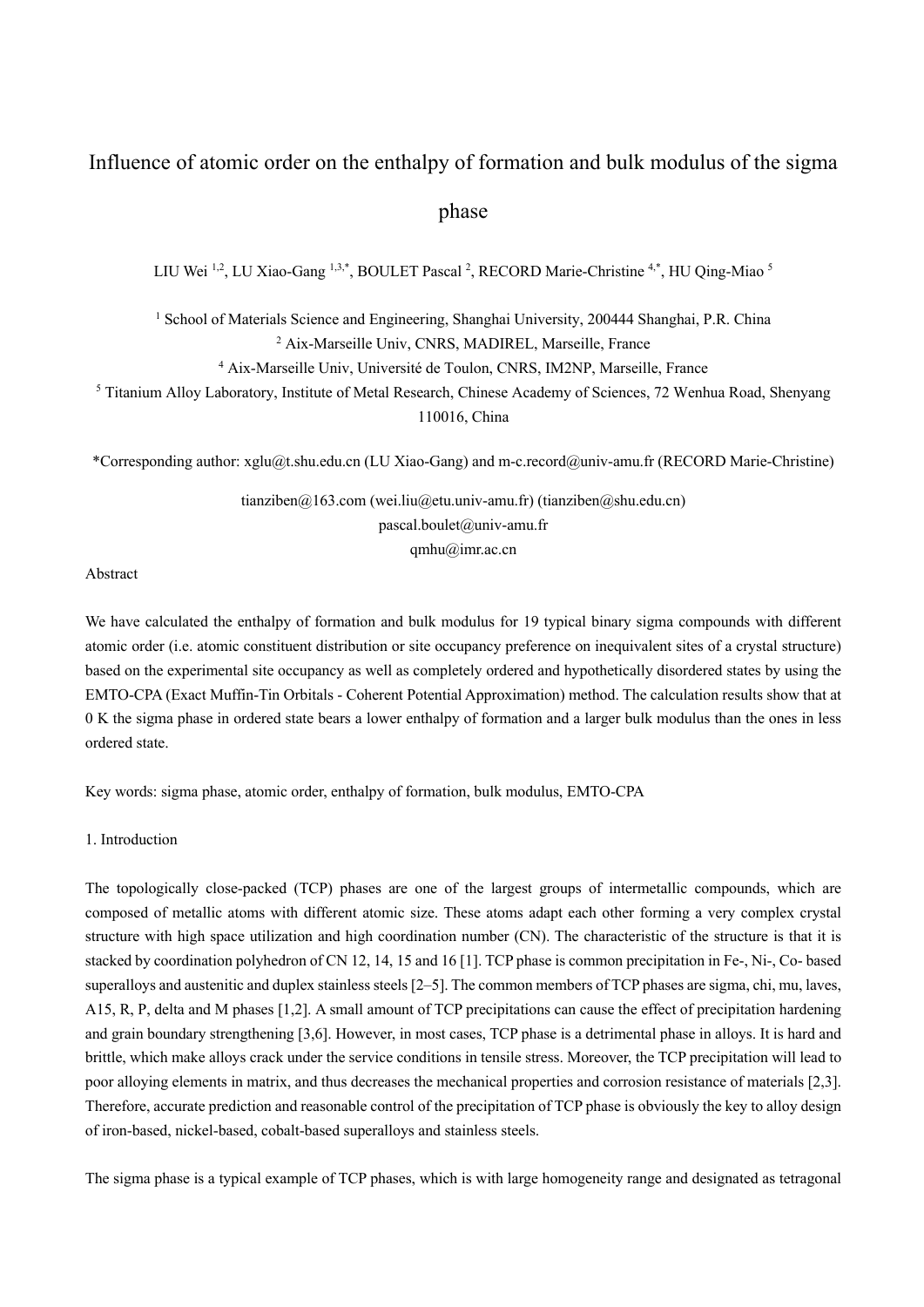structure (space group  $D_{4th}^{14}$ -P4<sub>2</sub>/mnm) with 30 atoms distributed on five inequivalent sites [7,8] as presented in Table 1. It can serve as a prototype of TCP phases. In the present work, the EMTO\_CPA method was conducted to reveal the influence of atomic order (i.e. atomic constituent distribution or site occupancy preference on inequivalent sites of a crystal structure) on the enthalpy of formation and the bulk modulus of the sigma phase. To facilitate explanation, the ordered and disordered state is designated with atomic occupancy as presented in Table 1. All the binary sigma phase systems studied were designated as A-B where atom A holds a larger atomic size than atom B.

Table 1. Crystal structure of the sigma phase with atomic occupancy corresponding to the ordered and disordered compounds A2B and  $A_xB_{(1-x)}$  (V<sub>A</sub>>V<sub>B</sub>, where V<sub>A</sub> and V<sub>B</sub> are the molar volumes of the constitutive elements in their hypothetic sigma phase structure from the CALPHAD assessments [9]).

| Space group                       | $P4_2/mnm$ (no. 136) |             |                 |                 |             |
|-----------------------------------|----------------------|-------------|-----------------|-----------------|-------------|
| Wyckoff position                  | 2a                   | 4f          | 8i <sub>1</sub> | 8i <sub>2</sub> | 8i          |
| Coordination number (CN)          | 12                   | 15          | 14              | 12              | 14          |
| Ordered state $(A_2B)$            | в                    | А           | A               | B               | A           |
| Disordered state $(A_xB_{(1-x)})$ | $x \cdot A$          | $x \cdot A$ | $x \cdot A$     | $x \cdot A$     | $x \cdot A$ |

#### 2. Methodology and calculation details

The first-principles calculations were performed using the exact muffin-tin orbitals (EMTO) method [10,11], with which, the Green's function technique is used to solve the one electron Kohn-Sham equation. The optimized overlapping muffintin approximation is used when dealing with the effective potential in the one-electron equation. Besides, the total energy is corrected with the full charge density (FCD) method [10]. The wave function is expanded by using the basis sets of the exact muffin-tin orbitals [10,11]. The coherent potential approximation (CPA) [12–14] is incorporated within the EMTO code.

Green's function has been calculated for 16 complex energy points distributed exponentially on a semicircular contour. We adopted the scalar-relativistic and soft-core approximations. The electronic exchange-correlation functional within the generalized-gradient approximation (GGA) as parametrized by Perdew et al. [15] has been used. The Brillouin zone is sampled by a uniform k-point mesh  $(3\times3\times6)$  without any smearing technique.

#### 3. Results and discussion

3.1. Influence of atomic order on enthalpy of formation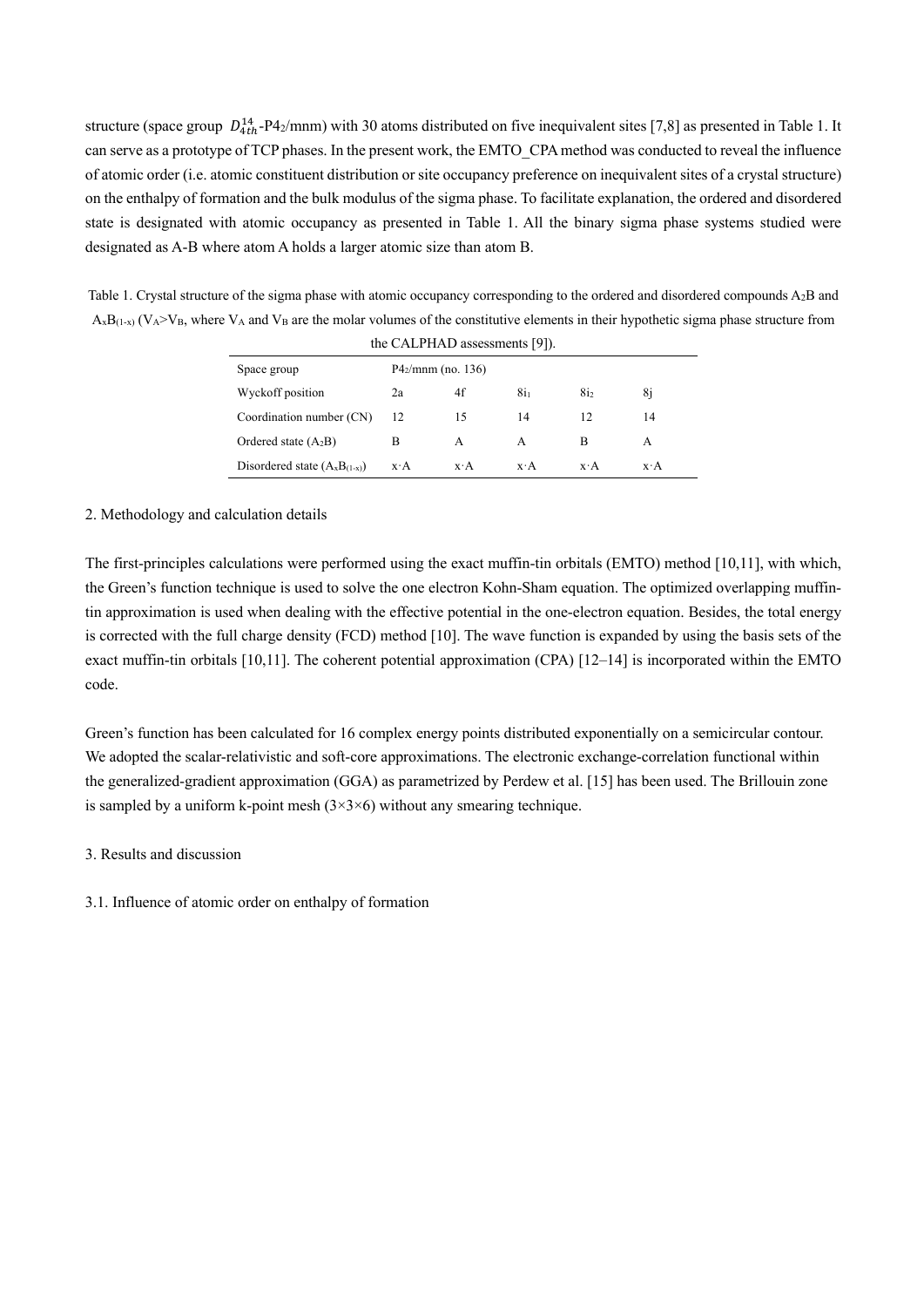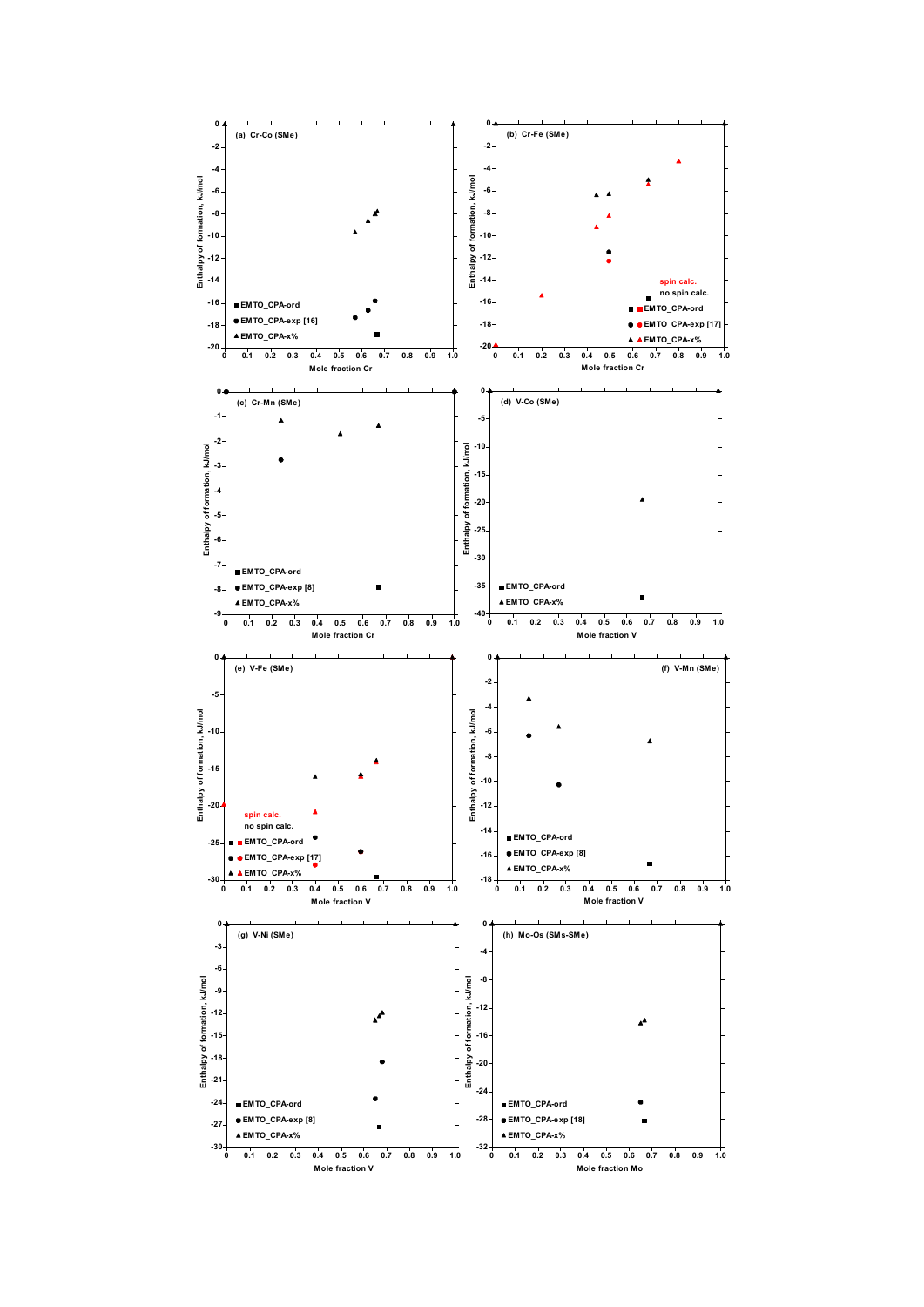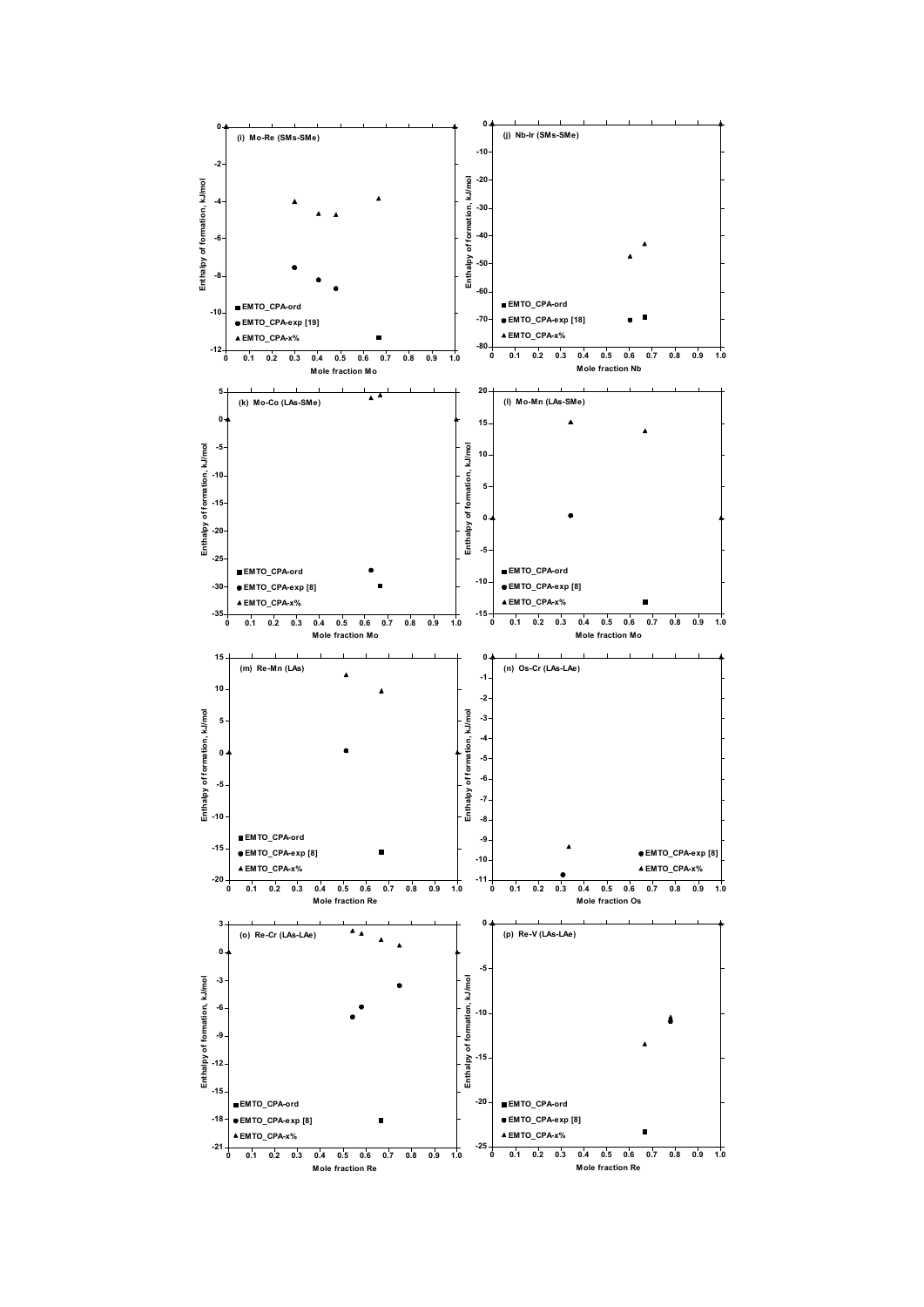

Fig. 1. Enthalpy of formation of A-B binary sigma phase systems referred to the enthalpy of the pure elements in a hypothetic sigma phase structure calculated by EMTO-CPA method at 0 K.

Fig. 1 presents the enthalpy of formation of the sigma phase calculated by using the EMTO\_CPA method. EMTO-CPA-ord, EMTO-CPA-exp and EMTO-CPA-x% represent results for enthalpy calculated with site occupancies corresponding to that of completely ordered state, experimental measurements [8,16–20] and completely disordered state, respectively. The binary systems of interest are Cr-Co, Cr-Fe, Cr-Mn, Mo-Co, Mo-Mn, Mo-Os, Mo-Re, Nb-Al, Nb-Ir, Os-Cr, Re-Cr, Re-Mn, Re-V, Ru-Cr, Ta-Al, V-Co, V-Fe, V-Mn and V-Ni binary systems.

Based on Liu et al.'s work [21], these systems have been labelled SMe, SMs-SMe, LAs-SMe, LAs, LAs-LAe or X-Al (X=Nb, Ta) according to the difference in total number of electron shells and total number of valence electrons between A and B atoms (see Fig.1). LAs and LAe mean that atom A has larger total number of electron shells and larger number of valence electrons than atom B, respectively. SMs and SMe mean that atom A has smaller total number of electron shells and smaller number of valence electrons than atom B, respectively. The calculation results indicate that the sigma compound in a more ordered state holds a lower enthalpy of formation (more negative), i.e. the ordered structure is more stable than the less ordered ones at 0 K.

Besides, it has been found out that the formation enthalpy of the sigma phase depends on both the volume difference and the electron configuration of its constitutive elements. Table 2 presents the volume difference between the two constitutive elements (A and B) and the enthalpy of formation of the  $A_{66.7}B_{33.3}$  sigma phase in ordered and disordered states calculated by EMTO-CPA method at 0 K.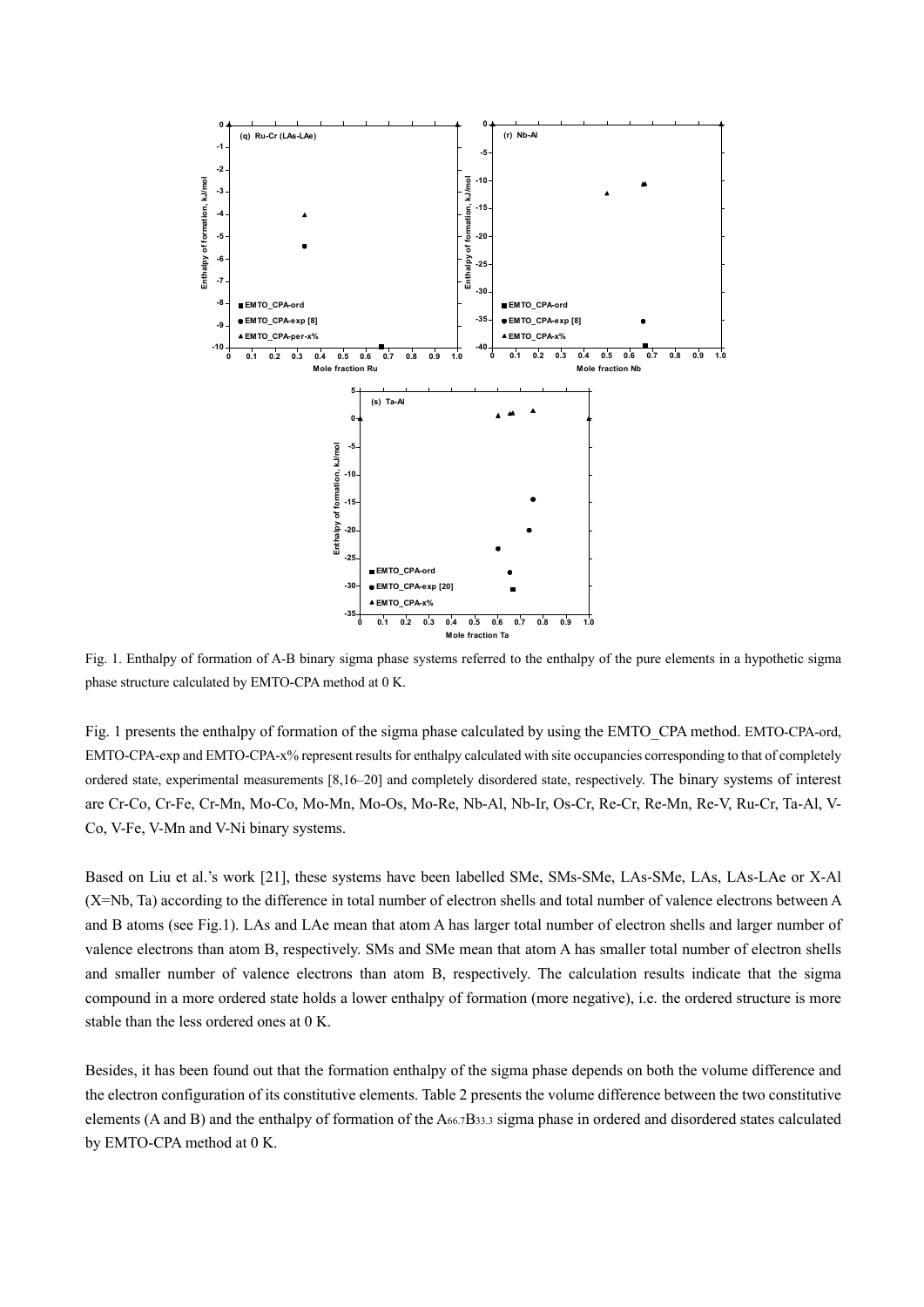It indicates that for SMe and SMs-SMe categories, generally, the enthalpy of formation for compounds in both ordered and disordered states decreases with increasing the size difference between the two constitutive elements (except for V-Fe and V-Ni systems between which inversion is observed). For LAs and LAs-LAe categories, the enthalpy of formation in disordered state for systems with large size difference (Re-Mn and Re-Cr systems), is positive, which indicates a less stable state. This behavior is related to the fact that the effects of the size and electrons factors (LAs or LAe factors) on atomic order for these categories are contradictory see Ref. [21]. On the one hand, by considering the size factor, atom A tends to occupy large CN sites, namely 4f, 8i1, 8j; on the other hand, by considering LAs (i.e. Atom A is with the larger total number of electron shells than atom B) or LAe (i.e. Atom A is with the larger number of valence electrons than atom B) factors, atom A tends to occupy small CN sites, namely 2a, 8i<sub>2</sub>. For LAs-SMe category, due to the influence of LAs factor and the large size difference, for both Mo-Co and Mo-Mn systems, the enthalpy of formation in disordered state is also positive.

Moreover, the enthalpy of formation for Mo-Co system is smaller than that for Mo-Mn system, due to the large effect of SMe factor (i.e. Atom A is with the smaller number of valence electrons than atom B, which makes atom A tend to occupy large CN sites [21]) for Mo-Co system reduces the effect of LAs factor on atomic order. By considering electron loss and gain, X-Al (X= Nb, Ta) category behave similarly as LAs-SMe category [21]. The strong effect of LAs factor and a relatively large size difference for Ta-Al system cause the enthalpy of formation in disordered state to be positive.

In addition, calculations considering magnetism were conducted for Cr-Fe and V-Fe systems as presented in Fig. 1 (b, e). The calculation results show that at 0 K when magnetism is accounted for compounds are more stable than those for which magnetism is not accounted for, especially for compounds with high content in Fe, which is agree with the experimental measurements [22,23].

|                    |                 |            |                    | $\mu$ as a set of $\mu$ and $\mu$ and $\mu$ and $\mu$ and $\mu$ are $\mu$ as a set of $\mu$ . |         |            |                  |            |          |
|--------------------|-----------------|------------|--------------------|-----------------------------------------------------------------------------------------------|---------|------------|------------------|------------|----------|
| $A-B$<br>category  | $(V_A-$         | Hf, kJ/mol |                    |                                                                                               |         | $(V_A-$    | Hf, kJ/mol       |            |          |
|                    | $V_B)/V_A$      | ordered    | disordered         | category                                                                                      | $A-B$   | $V_B)/V_A$ | ordered          | disordered |          |
| $Cr-$<br>SMe<br>Mn |                 | $-7.88$    | $-1.37$            | SM <sub>s</sub> -                                                                             |         |            | $-69.05$         | $-43.13$   |          |
|                    | 0.0147          |            |                    | SMe                                                                                           | $Nb-Ir$ | 0.2126     |                  |            |          |
|                    | SMe<br>$Cr$ -Fe |            | $-15.62$           | $-5.04$                                                                                       | LAs-    | Mo-        | 0.2386           | $-13.08$   | 13.68    |
|                    |                 | 0.0588     |                    |                                                                                               | SMe     | Mn         |                  |            |          |
|                    | $V -$           |            |                    |                                                                                               | $LAs-$  | Mo-        |                  | $-29.83$   | 4.27     |
|                    | SMe<br>Mn       | 0.1052     | $-16.67$           | $-6.77$                                                                                       | SMe     | Co         | 0.3087           |            |          |
|                    | $Cr-$           |            |                    |                                                                                               | Re-     | 0.2006     | $-15.53$         | 9.68       |          |
| SMe<br>Co          | 0.1053          | $-18.79$   | $-7.79$            | LAs                                                                                           | Mn      |            |                  |            |          |
|                    |                 |            |                    | LAs-                                                                                          |         |            |                  |            |          |
|                    | V-Fe<br>SMe     | 0.1453     | $-29.54$           | $-13.90$                                                                                      | LAe     |            | 0.1065<br>$Re-V$ | $-23.29$   | $-13.54$ |
|                    |                 |            |                    | LAs-                                                                                          | Ru-     |            |                  |            |          |
|                    | V-Ni<br>SMe     |            | 0.1739<br>$-27.26$ | $-12.35$                                                                                      | LAe     | Cr         | 0.1298           | $-9.94$    |          |
|                    |                 |            |                    | LAs-                                                                                          | Re-     |            |                  |            |          |
| SMe                | $V-Co$          | 0.1876     | $-37.06$           | $-19.56$                                                                                      | LAe     | Cr         | 0.1887           | $-18.09$   | 1.32     |
| SM <sub>s</sub> -  | Mo-             |            | $-11.33$           | $-3.87$                                                                                       | $X-A1$  | Nb-        | 0.143            | $-39.69$   |          |
| SMe                | Re              | 0.0476     |                    |                                                                                               |         | Al         |                  |            | $-10.63$ |

Table 2. Size difference between the constitutive elements (A and B) and enthalpy of formation (Hf) of the  $A_{66.7}B_{33.3}$  sigma phase in both ordered and disordered states calculated by EMTO-CPA method at  $0$  K.  $V_A$  and  $V_B$  are the molar volumes of element A and B in their hypothetic sigma phase structure from the CALPHAD assessments [9].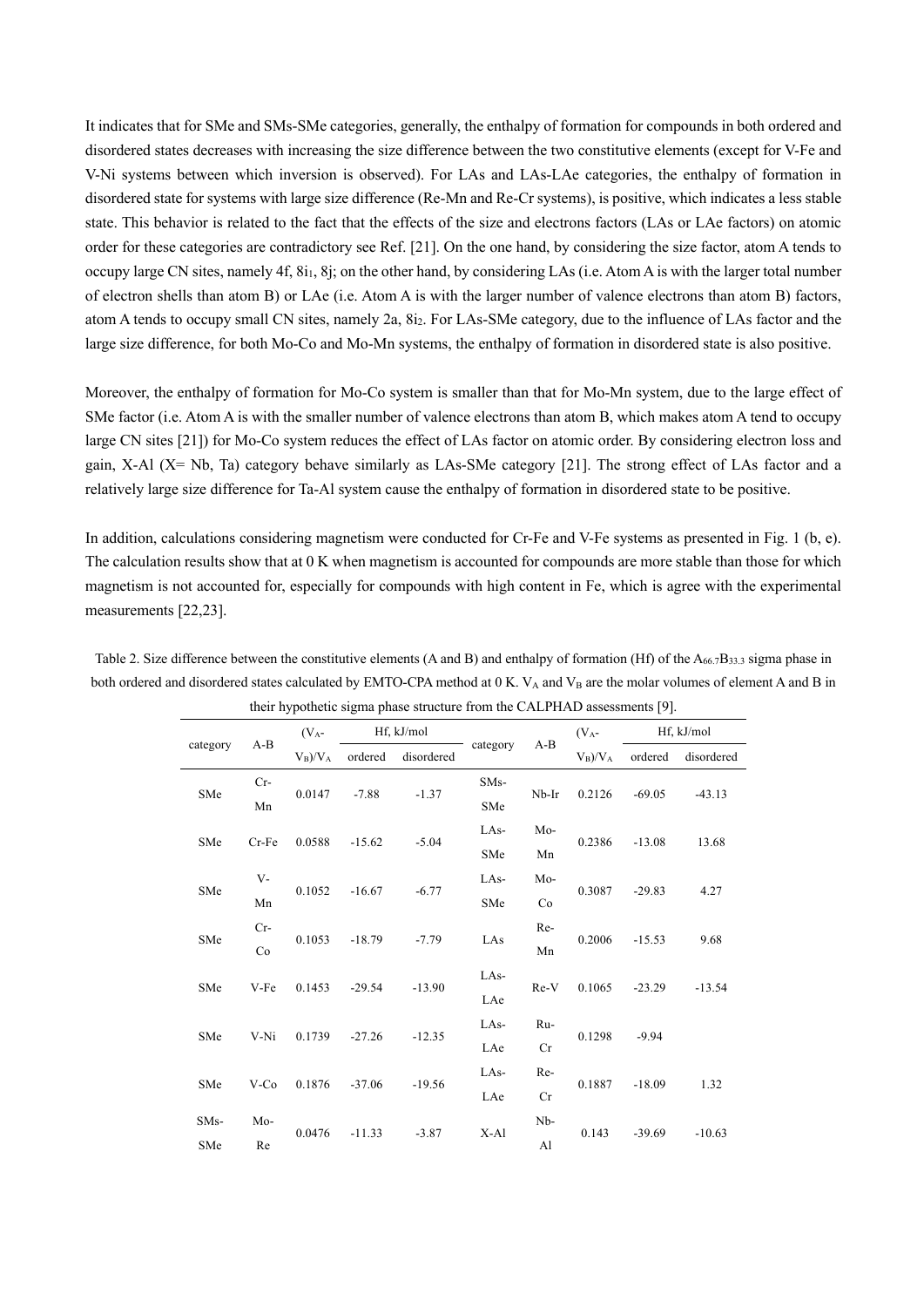| $SMs-$ | Mo-  |  |                                   | Ta- |                          |  |
|--------|------|--|-----------------------------------|-----|--------------------------|--|
|        |      |  | $0.0856$ $-28.18$ $-13.85$ $X-A1$ |     | $0.1454$ $-30.54$ $0.97$ |  |
| SMe    | - Os |  |                                   |     |                          |  |

#### 3.2 Influence of atomic order on bulk modulus

The bulk modulus of the sigma phase in the Cr-Co, Cr-Fe, Cr-Mn, Mo-Co, Mo-Fe, Mo-Mn, Mo-Os, Mo-Re, Nb-Al, Nb-Ir, Re-Cr, Re-Mn, Ta-Al, V-Co, V-Fe, V-Mn and V-Ni systems has also been evaluated by fitting the Birch-Murnaghan equation of state [24,25]. The corresponding results are listed in Table 3. For most systems, sigma phase in ordered state has a large bulk modulus and a small molar volume, which indicates a strong binding between atoms and a compact structure, respectively. Only for Mo-Re system, sigma phase in ordered state has a large bulk modulus but a large molar volume, which indicates a strong binding between atoms but a loose structure, respectively.

| $A_xB_y$                              |         | $B_0$ , Gpa | Vm, $10^{-6}$ m <sup>3</sup> /mol |            |  |
|---------------------------------------|---------|-------------|-----------------------------------|------------|--|
|                                       | ordered | disordered  | ordered                           | disordered |  |
| $Cr_{66.7}Co_{33.3}$                  | 251.345 | 242.347     | 6.799                             | 6.869      |  |
| $Cr_{66.7}Fe_{33.3}$                  | 257.813 | 249.913     | 6.801                             | 6.855      |  |
| Cr <sub>66.7</sub> Mn <sub>33.3</sub> | 255.737 | 250.914     | 6.921                             | 6.950      |  |
| $V_{66.7}Co_{33.3}$                   | 206.275 | 195.199     | 7.467                             | 7.566      |  |
| $V_{66.7}Fe_{33.3}$                   | 212.796 | 203.138     | 7.491                             | 7.562      |  |
| $V_{66,7}Mn_{33,3}$                   | 209.324 | 203.167     | 7.643                             | 7.675      |  |
| $V_{66,7}$ Ni <sub>33.3</sub>         | 195.071 | 183.190     | 7.588                             | 7.700      |  |
| M066.7OS33.3                          | 283.269 | 274.343     | 9.478                             | 9.491      |  |
| Mo <sub>66.7</sub> Re <sub>33.3</sub> | 273.023 | 268.617     | 9.644                             | 9.614      |  |
| Nb <sub>66.7</sub> Ir <sub>33.3</sub> | 222.794 | 207.189     | 10.345                            | 10.417     |  |
| M066.7C033.3                          | 246.252 | 225.691     | 8.482                             | 8.771      |  |
| Mo <sub>66.7</sub> Mn <sub>33.3</sub> | 250.635 | 232.845     | 8.633                             | 8.808      |  |
| Re <sub>66.7</sub> Mn <sub>33.3</sub> | 330.679 | 311.432     | 8.310                             | 8.539      |  |
| $Re_{66.7}Cr_{33.3}$                  | 319.851 | 306.083     | 8.493                             | 8.706      |  |
| Re66.7V33.3                           | 296.475 | 288.341     | 8.794                             | 8.994      |  |
| Nb <sub>66.7</sub> Al <sub>33.3</sub> | 151.447 | 136.561     | 10.493                            | 10.870     |  |
| $Ta_{66,7}Al_{33,3}$                  | 169.286 | 152.224     | 10.505                            | 10.944     |  |

Table 3. EMTO\_CPA calculated bulk modulus (B<sub>0</sub>) and corresponding molar volume (Vm) of the A<sub>66.7</sub>B<sub>33.3</sub> sigma phase in both

#### 4. Conclusion

The influence of atomic order on both the enthalpy of formation and bulk modulus of the sigma phase has been studied by using the EMTO\_CPA calculations. At 0 K, the sigma phase in the ordered state bears a low enthalpy of formation, which indicates that the ordered structure is more stable than the less ordered ones. Besides, the sigma phase in the ordered state bears a large bulk modulus, which indicates a strong binding between atoms. On the other hand, we found that the formation enthalpy of the sigma phase depends on the size difference and the electron configuration between the two constitutive elements.

#### Acknowledgements

This work was supported by the Chinese National Key Project of Science and Technology (Grant number: 2012ZX06004-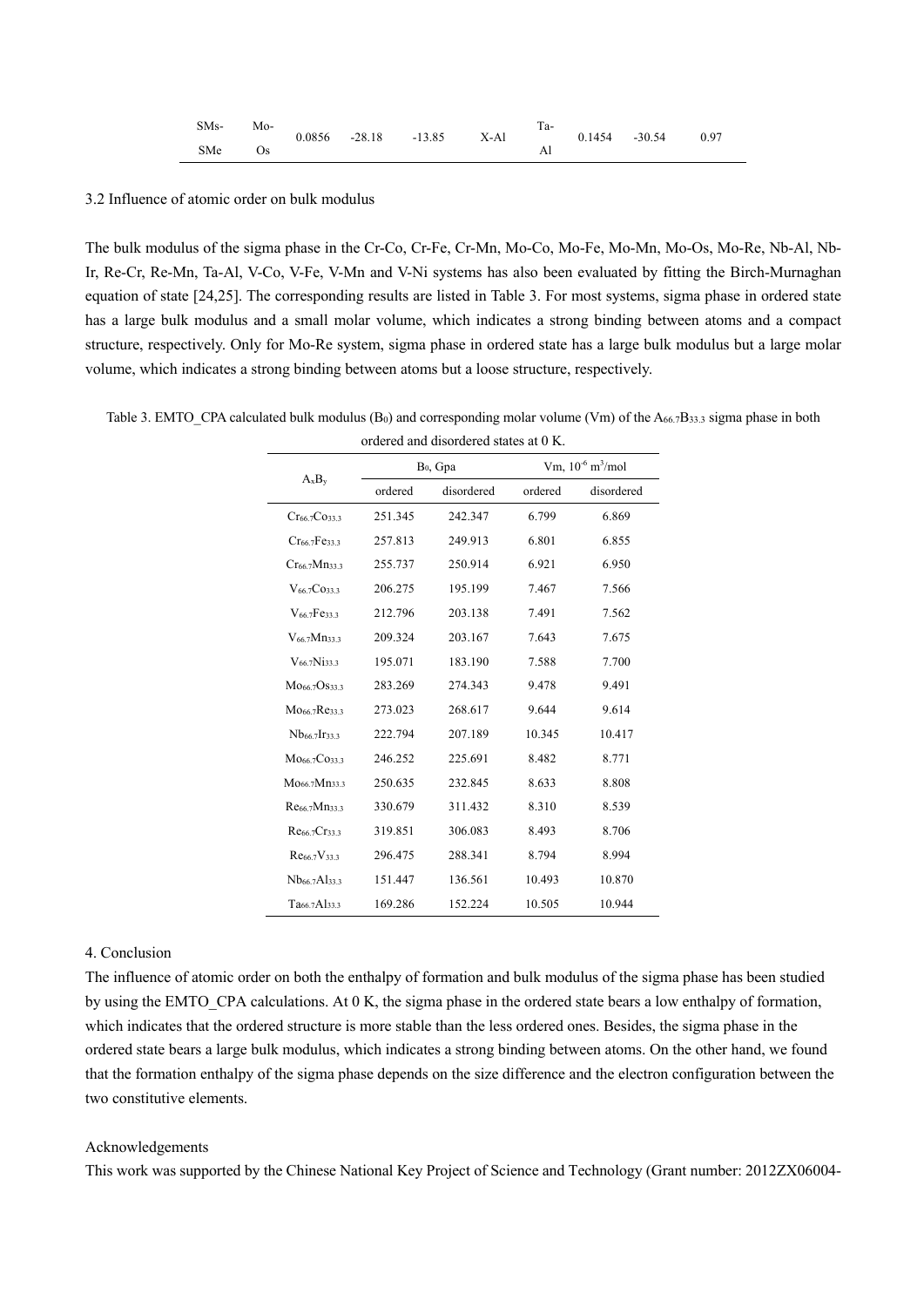012). W. Liu gratefully acknowledges the financial support from the China Scholarship Council. X.-G. Lu acknowledges the High Performance Computing Center of Shanghai University for providing the calculation facility.

References

- [1] G.-X. Hu, X. Cai, Y.-H. Rong, Fundamentals of materials science, third ed., Shanghai Jiao Tong University Press, Shanghai, 2010.
- [2] B. Seiser, R. Drautz, D.G. Pettifor, TCP phase predictions in Ni-based superalloys: Structure maps revisited, Acta Mater. 59 (2011) 749–763. doi:10.1016/j.actamat.2010.10.013.
- [3] A.N. Ladines, T. Hammerschmidt, R. Drautz, Structural stability of Fe-based topologically close-packed phases, Intermetallics. 59 (2015) 59–67. doi:10.1016/j.intermet.2014.12.009.
- [4] R. Rettig, R.F. Singer, Numerical modelling of precipitation of topologically close-packed phases in nickel-base superalloys, Acta Mater. 59 (2011) 317–327. doi:10.1016/j.actamat.2010.09.035.
- [5] M. Palumbo, S.G. Fries, T. Hammerschmidt, T. Abe, J.-C. Crivello, A.A.H. Breidi, J.-M. Joubert, R. Drautz, First-principles-based phase diagrams and thermodynamic properties of TCP phases in Re–X systems (X=Ta, V, W), Comput. Mater. Sci. 81 (2014) 433– 445. doi:10.1016/j.commatsci.2013.08.051.
- [6] J.-Y. Zhao, W. Liu, X.-G. Lu, Assessments of molar volume of the binary C14 Laves phase, Calphad. 50 (2015) 82–91. doi:10.1016/j.calphad.2015.04.011.
- [7] E.O. Hall, S.H. Algie, The sigma phase, Metall. Rev. 11 (1966) 61–88.
- [8] J.-M. Joubert, Crystal chemistry and Calphad modeling of the σ phase, Prog. Mater. Sci. 53 (2008) 528–583. doi:10.1016/j.pmatsci.2007.04.001.
- [9] W. Liu, X.-G. Lu, Y.-L. He, L. Li, Modeling of molar volume of the sigma phase involving transition elements, Comput. Mater. Sci. 95 (2014) 540–550. doi:10.1016/j.commatsci.2014.08.015.
- [10] L. Vitos, Computational quantum mechanics for materials engineers: the EMTO method and applications, Springer, London, 2007.
- [11] L. Vitos, Total-energy method based on the exact muffin-tin orbitals theory, Phys. Rev. B. 64 (2001). doi:10.1103/PhysRevB.64.014107.
- [12] P. Soven, Coherent-potential model of substitutional disordered alloys, Phys. Rev. 156 (1967) 809.
- [13] B.L. Gyorffy, Coherent-potential approximation for a nonoverlapping-muffin-tin-potential model of random substitutional alloys, Phys. Rev. B. 5 (1972) 2382.
- [14] L. Vitos, I.A. Abrikosov, B. Johansson, Anisotropic Lattice Distortions in Random Alloys from First-Principles Theory, Phys. Rev. Lett. 87 (2001). doi:10.1103/PhysRevLett.87.156401.
- [15] J.P. Perdew, K. Burke, M. Ernzerhof, Generalized Gradient Approximation Made Simple, Phys. Rev. Lett. 77 (1996) 3865–3868. doi:10.1103/PhysRevLett.77.3865.
- [16] J. Cieslak, S.M. Dubiel, M. Reissner, Site occupancy and lattice parameters in sigma-phase Co-Cr alloys, Acta Crystallogr. B. 68 (2012) 123–127. doi:10.1107/S0108768112006234.
- [17] J. Cieślak, M. Reissner, S.M. Dubiel, J. Wernisch, W. Steiner, Influence of composition and annealing conditions on the siteoccupation in the σ-phase of Fe–Cr and Fe–V systems, J. Alloys Compd. 460 (2008) 20–25. doi:10.1016/j.jallcom.2007.05.098.
- [18] F.J. Spooner, C.G. Wilson, Ordering in binary σ phases, Acta Crystallogr. 17 (1964) 1533–1538. doi:10.1107/S0365110X64003826.
- [19] S.A. Farzadfar, M. Levesque, M. Phejar, J.-M. Joubert, Thermodynamic assessment of the Molybdenum–Rhenium system, Calphad. 33 (2009) 502–510. doi:10.1016/j.calphad.2009.02.001.
- [20] A. Boulineau, J.-M. Joubert, R. Černý, Structural characterization of the Ta-rich part of the Ta–Al system, J. Solid State Chem. 179 (2006) 3385–3393. doi:10.1016/j.jssc.2006.07.001.
- [21] W. Liu, X.-G. Lu, P. Boulet, M.-C. Record, Influencing factors of atomic order in the binary sigma phase, Submitted. (n.d.).
- [22] J. Cieślak, M. Reissner, W. Steiner, S.M. Dubiel, On the magnetism of the σ-phase Fe-Cr alloys, Phys. Status Solidi A. 205 (2008) 1794–1799. doi:10.1002/pssa.200723618.
- [23] J. Cieślak, B.F.O. Costa, S.M. Dubiel, M. Reissner, W. Steiner, Magnetic ordering above room temperature in the sigma-phase of